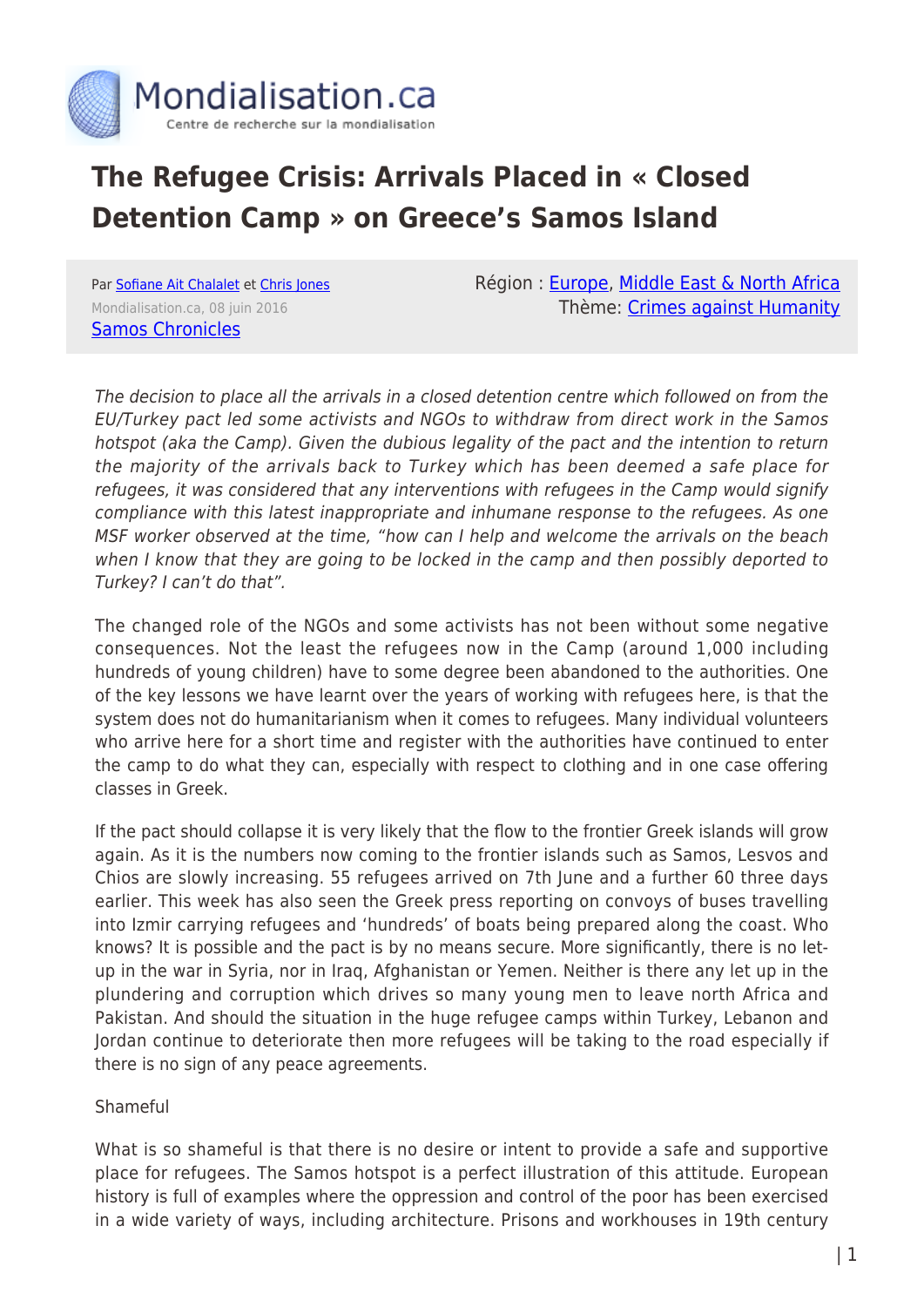Britain were not only located in the midst of desperately poor neighbourhoods but were consciously designed and built to be symbols of state power and fear. This is no less true for the Samos hotspot. A double wire fence topped with razor wire speaks volumes and it is not in words of welcome and compassion.

In part this is driven by the notion, which we have heard many times from senior officials on Samos, that a humanitarian embrace of the arrivals would make Samos attractive and encourage more refugees to come over from Turkey. We heard exactly the same sentiments expressed in Hamburg in the 1980s when we visited the converted factories which housed refugee families for up to 5 years in the most appalling overcrowded and dismal conditions. It was important we were told that the message gets back up the line to intending refugees that this was what they could expect. Don't come! It was the same logic used by the British government in its support for reducing the Italian led Mare Nostrum rescue initiative in the Mediterranean. If the journey was made in the knowledge that there would be less chance of rescue and hence more danger then it would discourage refugees from attempting the journey. It is certainly reflected in the total silence of the system with respect to safe passage across the Aegean from Turkey to Samos. The ferries between the islands and Turkey are now operating again. And yet again they are not allowed to carry refugees.

The system knows all too well that making refugee journeys dangerous and making reception facilities ugly and oppressive has no deterrent impact. This is a known truth across the globe. We are now witnessing sometimes over a thousand people a week drowning in the crossings to Europe, especially from Libya. We are seeing new and more dangerous routes opening up between Turkey and Crete and so it will go on. Knowing that cruel deterrence does not work makes the system's policies all the more toxic and vile. It simply doesn't care how many refugees perish. After all they are refugees and not passengers on some missing airliner.

### Fewer in Number But Still They Come

There are many factors at play in the recent marked reduction in the refugee flow to the Greek islands since March 20th. Some we can only guess at, as there is, as ever, a marked lack of reliable information about what is going on over in Turkey. So we hear many different accounts from the refugees which include more push backs by the Turkish coastguards, and a reduction in the number of smugglers so making it more difficult to find transport but we have no idea if this because the smugglers are lying low at this time, or if they have moved their operations. We also hear of increased police and army patrols on the Turkish side. Inevitably the closing and militarisation of the land borders out of Greece making the country a prison trapping tens of thousands of refugees, especially the old and the young is leading refugees to forge new roads to Europe avoiding Greece.

Amongst the refugees who have arrived on Samos since the end of March there have been well over 300, nearly all young men, from Pakistan, Morocco and Algeria. All of whom paid between 600 and 1700 Euros to make the dangerous sea passage to Samos on top of all their other costs in getting here. Under the EU/Turkey pact these refugees are considered to be 'economic migrants' and prime candidates for immediate deportation back to Turkey, and indeed the majority of those who have been returned are overwhelmingly from these countries. Yet still they come and take enormous risks and confront such hardship whilst they are detained.

It is clear from some of those we have talked with that there is little interest in the details of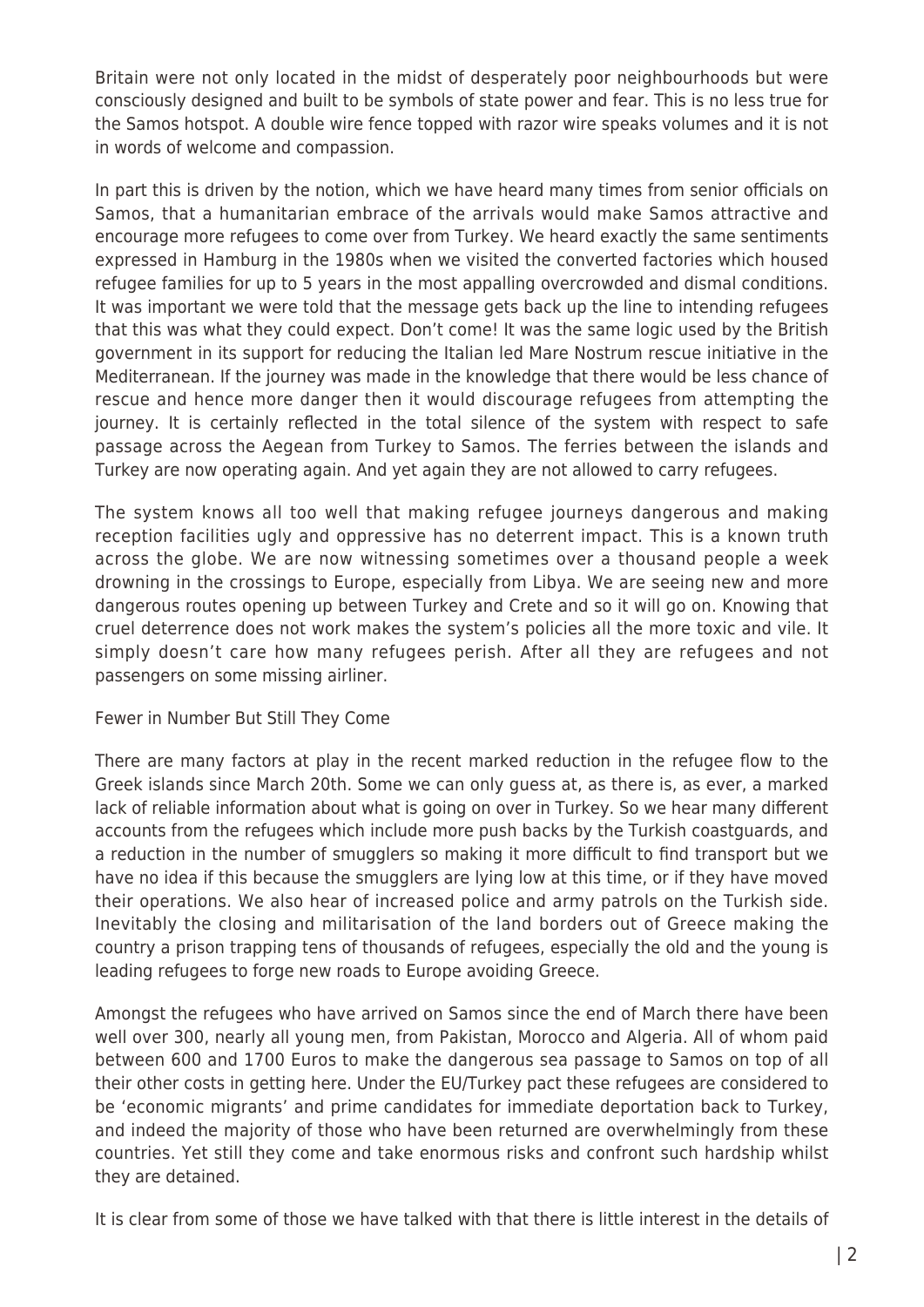the latest policies and practices. The system, as they say, is always against them, always interested in stopping them, hassling them in whatever ways it can. This is how it is. Amongst many of the young men we find a determination and a confidence that whatever the barrier they will find a way around. Hundreds of thousands have gone before them, breaking through borders and barriers. OK it might be more difficult now but it is not impossible. Refugees are still making it out of Samos and Greece despite the pact, including our friend Mamoud who left here in April and is now in France. And the choice becomes less crazy when the refugees see the chaos and confusions in the hotspots across Greece. To date only a tiny fragment of asylum applications have been processed in the whole of Greece since the end of March. There are over 7,000 refugees who are still waiting to just make an asylum application. There are around 55,000 refugees stuck in Greece. Just how long is it feasible to hold people in the hotspots as they wait for their cases to be considered?

One of the loudest complaints of the refugees is that they are left in the dark with no information. But there is no information to give. The Greek asylum system generally is in chaos. The authorities running the hotspots don't know when they are going to get the lawyers and judges necessary for this new system to function. In the Samos hotspot it appears from a question in the Athens parliament this week that there is only ONE person working on the asylum applications!

For months now statements in the local media make grand announcements about the resources that are going to come to Samos. In March we were informed that 500 jobs were to be created in the hotspot which would constitute the biggest job creation project since the Greek crisis started in earnest over 6 years ago. New and better accommodation cabins for the camp were on their way as well as lawyers and asylum experts from across Europe (2,300 of them for the Greek islands). But virtually nothing has arrived apart from more police and Frontex people. And this has been the pattern for years now on Samos. Lots of talk and declarations and then nothing unless it involves security and barbed wire.

### Pact Under Pressure

The pact can only work if Turkey is accepted as a safe country for deported refugees. Much to the dismay of the EU authorities, Greece has not endorsed Turkey as a 'blanket' safe country and the judges on the panels which hear appeals when asylum is not granted, are insisting that every case for deportation has to be considered on a case by case basis. This completely goes against the plan to deport the majority of new arrivals as rapidly as possible with Turkey established as one of the gateways into Europe. According to the Greek newspaper, Ekathimerini (7th June):

"Fears are rising about the possible breakdown of a deal between the European Union and Turkey for the return of migrants after legal committees in Greece upheld dozens of appeals by refugees against their deportation. By late Monday, Greek appeals committees had ruled in favour of 35 refugees, ruling that Turkey is "an unsafe country." Only two rulings overturned appeals by refugees against their deportation."

The pact may fall not simply as a result of whether Turkey gets what it wants (visas and cash) but from within Europe itself. The EU seems (thankfully) incapable of being able to implement its policies and unable to mobilise its collective resources. There is little solidarity between the member states and each is now making its own arrangements irrespective of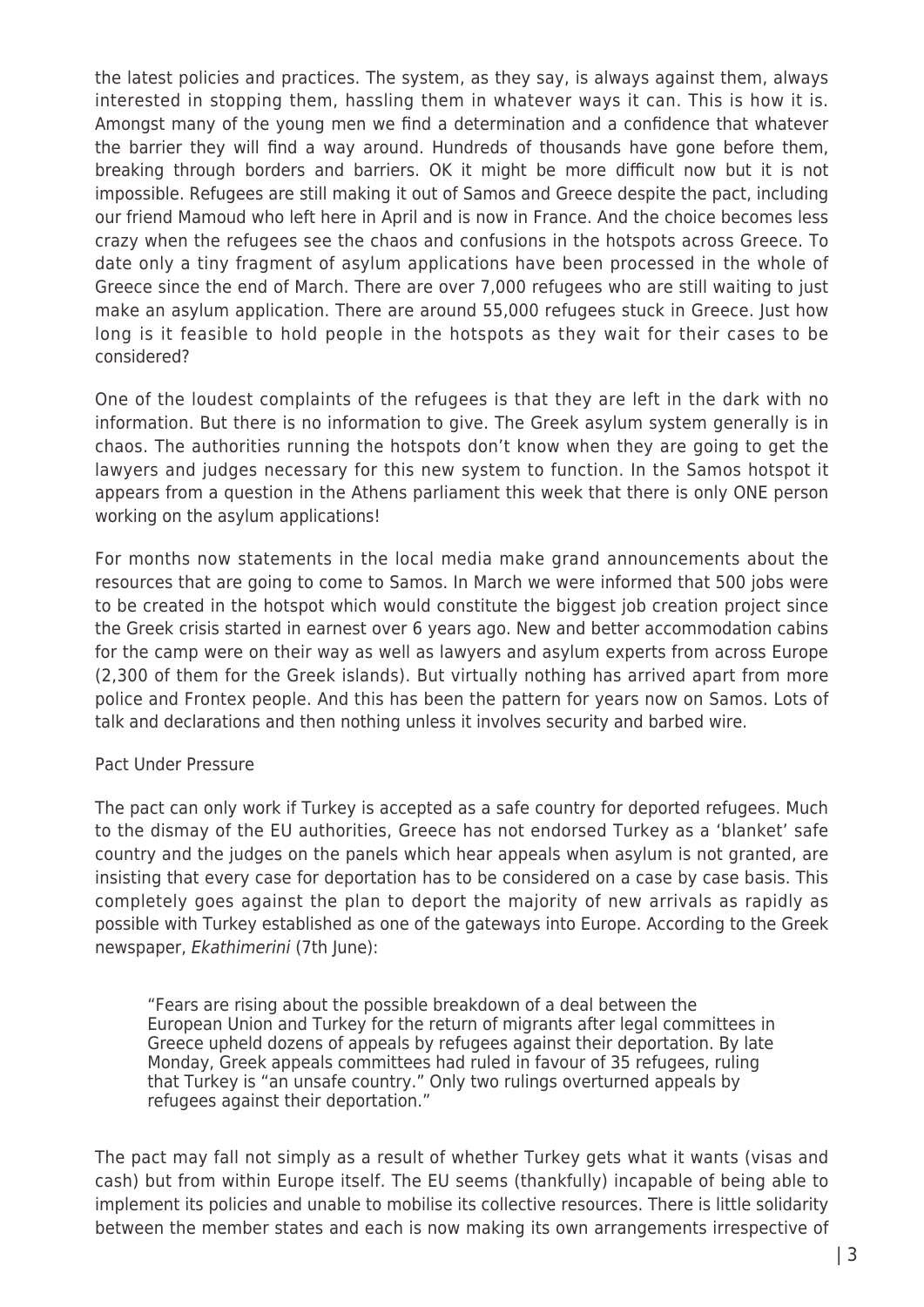the wider consequences. One of which appears to be turning countries such as Greece and Italy into giant holding camps for refugees.There are endless examples of these failures including the intention that all newly arriving refugees are to be kept on the frontier islands and not be allowed to move onto the mainland. This is an important aspect of their policy as the Austrian foreign minister, Sebastian Kurz, noted in an interview on June 5th:

"A refugee, who stays on an island like the [the Greek island of] Lesbos with no chance of receiving asylum, will be more willing to return voluntarily, as someone who has moved into an apartment in Vienna or Berlin." ([http://presstv.ir/Detail/2016/06/05/468984/Austria-Kurz-refugees-EU-Turkey-A](http://presstv.ir/Detail/2016/06/05/468984/Austria-Kurz-refugees-EU-Turkey-Australia) [ustralia\)](http://presstv.ir/Detail/2016/06/05/468984/Austria-Kurz-refugees-EU-Turkey-Australia)

But the hotspots are already massively overcrowded and all new arrivals add to that pressure. Drip by drip and as each day passes the pressure grows. It is not sustainable.

### Desperation and Hope

The European authorities constantly fail to grasp that the overwhelming majority of refugees are desperate to find a safe home again. It is desperation that drives them onto the road away from their countries and to make life threatening journeys. And it is often hope that pushes them towards Europe. They may find their final destinations difficult but as yet there are no bombs dropping on Berlin or Munich. Moreover Europe projects itself to the rest of the world not only as a place of peace but also as highly civilised, democratic, protective, governed by the rule of law, justice and so on. A place of refuge, a place where they might live again. Imagine then arriving on such hallowed ground and then being treated as less than human, let alone as a refugee fleeing war and danger; it is quite literally gob-smacking for many refugees. But they don't relent because they believe that their claims for refuge are un-impeachable and it is almost inconceivable that Europe will not eventually concede and rescue them from the hotspots on the islands. When nothing of the sort happens so their rage (and depression for some) grows and more and more we hear them resort to their very basic demand of "We are human".

## Boiling Over

This rage is going to escalate. For the refugees trapped for months in the hotspot on Samos the Camp is a pressure cooker as we have recounted in earlier articles. Overcrowded, starved of information, having no idea when their lives might resume, treated like dirt, bored out their heads, surviving on pathetic food feeds frustration. Daily fights break out inside the camp as these emotions boil over. But the press only report the big fights such as the one which erupted during the late evening of June 2nd when two of the cabins were burnt down and 7 refugees required hospitalisation. The mainstream media report these more spectacular fights where refugees are injured but they never provide any context so encouraging the belief that this is how refugees are – violent, unpredictable, excitable…. Whereas it is the Camp and its cruelties and inadequacies which are responsible for these tensions. And they are not episodic incidents as the press would have us believe. They are happening every day.

Tourism has collapsed on Samos this summer. It is catastrophic for the island as tourism is such an important part of the local economy. With almost no exception the refugees on Samos have been identified as the reason for this disaster. Visiting government ministers, the mayor, the regional prefect, the hotel associations, the lawyers and so on all point the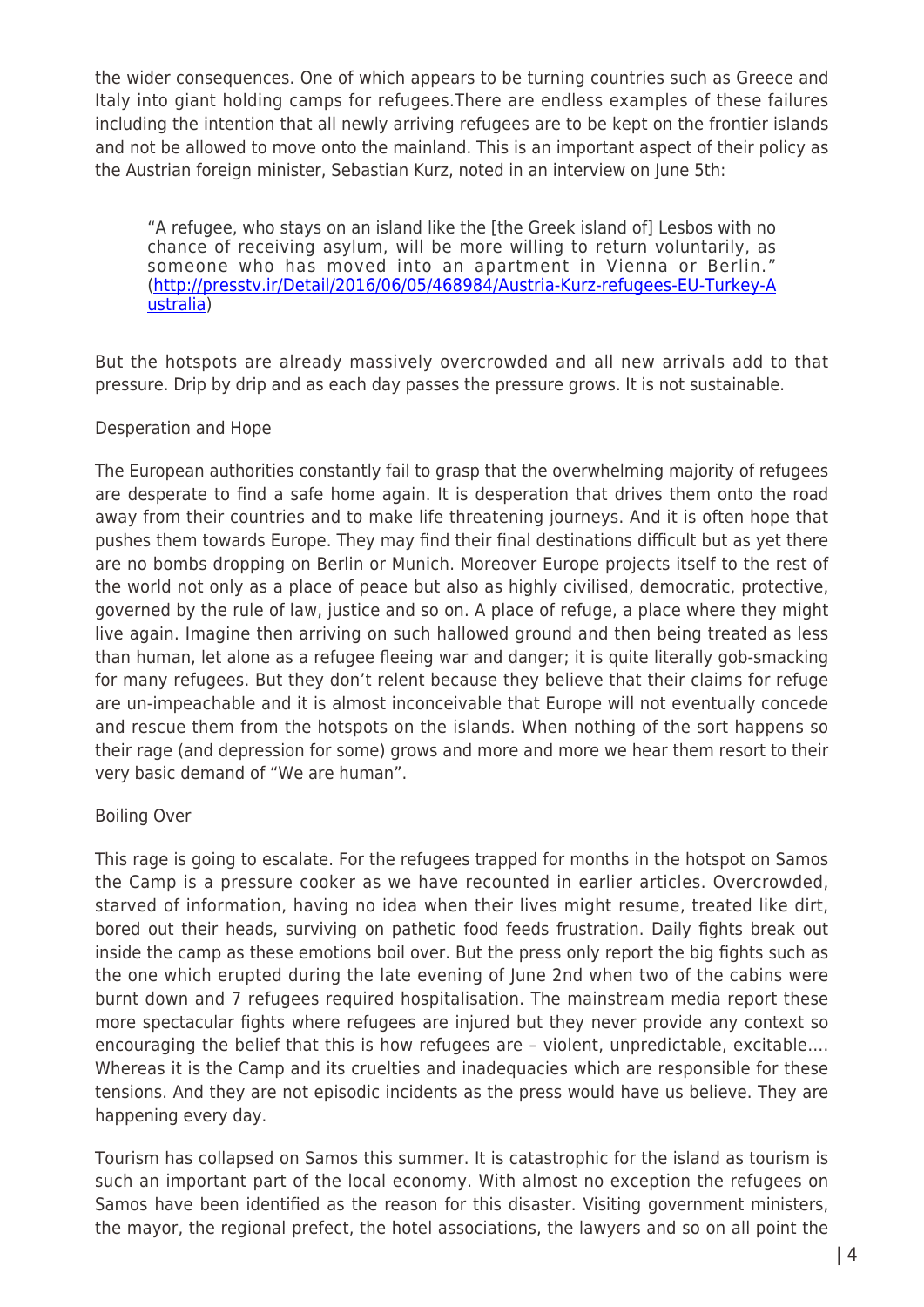finger at the refugees and the highly reported explosions in the camp play into this story. Refugees are to be feared because they are dangerous, they fight, they steal, they spread diseases, they sexually harass women; all of which are said to be almost unknown amongst the locals on Samos (Samos Bar Association, 4th June).

The local elites then seem disturbed when they find their accounts being publicised in the media especially in countries like Germany and Holland which are traditionally big markets for Samos tourism. It is not the reality here which keeps tourists away because there are no hordes of refugees wandering the streets; there are no outbreaks of dangerous diseases; there is no violence outside of the Camp and it is a lie to suggest that everyone on the island is being badly affected by the presence of the refugees. But this myth making which has become the main tactic of the local establishment when begging for funds from Athens and Brussels has back-fired badly. It is the authorities here which are largely responsible for feeding the media's one-eyed reporting of the situation on Samos, not the refugees.

#### New Anxieties

They talk rubbish but it is dangerous for here in Greece it can only be a matter of time before fascist parties such as Golden Dawn begin to exploit this manufactured unease with a vengeance. Only yesterday we heard that far right groups were attacking refugees on Chios. And across Europe as a whole we are seeing attacks on refugees increasing.

We are also seeing new areas of deep concern and anxiety emerging as refugees on Samos are hearing more and more from their friends and families in northern Europe about the huge delays and bureaucracy associated with family re-unification. For many family reunification was both their dream and their expectation when making their escape to Europe. In all the main receiving countries family reunification procedures are becoming increasingly complex and bureaucratic and lasting from anything between 2 and 3 years. It is a new form of torture with unendurable delays. There is increasing refugee testimony that these barriers are a major influence as to why 37,000 refugees sought voluntary return to their countries from Germany in the past year. Stories such as the one we heard from northern Germany this week where the parents are separated from their 2 daughters in one part of Germany and their son in another, and after 8 months are still no nearer to being united are becoming more common place and provoking deep unease amongst the refugees here.

But it is not just family re-unification which is bothering the refugees. Statewatch, an excellent source of information on refugees, posted the following this week:

"As reported by Germany's international broadcaster Deutsche Welle (DW), an interior ministry report based on March 31 data shows there were over 219,000 migrants set to be expelled from Germany. Almost 168,000 of them had been issued the so-called Duldung (tolerance) permits, allowing them to stay in the country until obstacles for their deportation are cleared. The remaining 51,000, however, were to be expelled as soon as possible."

On the basis of these numbers alone, it would seem that the number one destination country (Germany) for the refugees coming through Samos, does not look so promising.

#### Being Forgotten

On Samos we need to make sure that the refugees in the Camp are not forgotten. So much